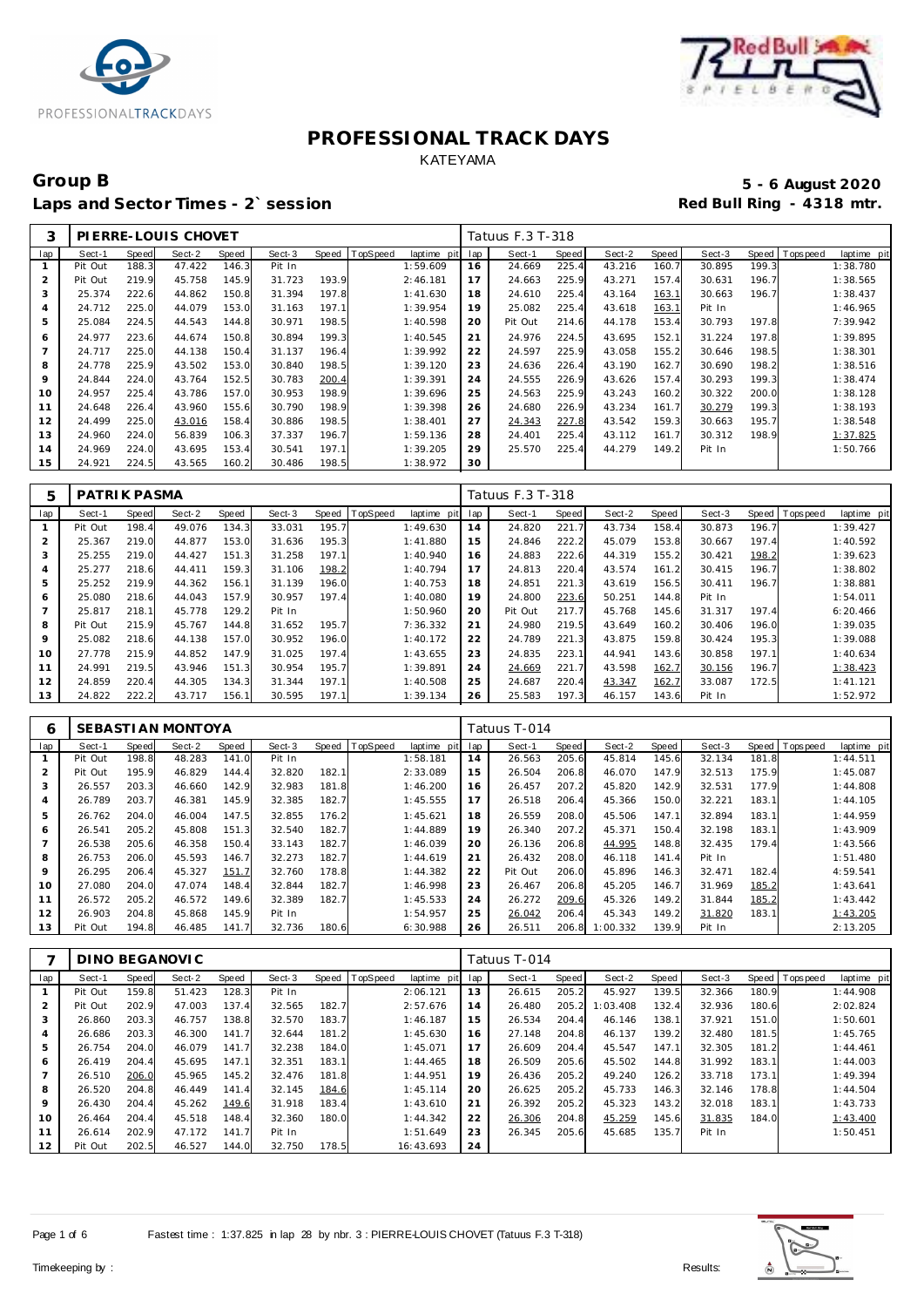



|     |         |       | DEXTER PATTERSON |       |        |       |          |             |     | Tatuus T-014 |       |          |       |        |       |                |             |
|-----|---------|-------|------------------|-------|--------|-------|----------|-------------|-----|--------------|-------|----------|-------|--------|-------|----------------|-------------|
| lap | Sect-1  | Speed | Sect-2           | Speed | Sect-3 | Speed | TopSpeed | laptime pit | lap | Sect-1       | Speed | Sect-2   | Speed | Sect-3 |       | Speed Topspeed | laptime pit |
|     | Pit Out | 168.3 | 50.684           | 128.6 | 35.732 | 165.9 |          | 1:55.150    | 15  | Pit Out      | 187.7 | 51.548   | 145.9 | 33.333 | 181.8 |                | 7:00.252    |
| 2   | 28.620  | 194.1 | 48.687           | 133.3 | 34.277 | 180.9 |          | 1:51.584    | 16  | 26.408       | 205.6 | 46.264   | 146.3 | 32.816 | 181.8 |                | 1:45.488    |
| 3   | 26.918  | 204.0 | 47.422           | 139.5 | 33.599 | 180.6 |          | 1:47.939    | 17  | 26.850       | 204.8 | 46.022   | 149.6 | 32.712 | 182.4 |                | 1:45.584    |
| 4   | 26.764  | 204.0 | 47.177           | 143.6 | 33.342 | 180.6 |          | 1:47.283    | 18  | 26.585       | 207.2 | 46.276   | 149.2 | 32.656 | 183.1 |                | 1:45.517    |
| 5   | 26.906  | 205.2 | 46.995           | 143.2 | 33.078 | 180.9 |          | 1:46.979    | 19  | 26.306       | 206.8 | 45.509   | 147.1 | 32.810 | 182.1 |                | 1:44.625    |
| 6   | 26.801  | 206.0 | 46.415           | 141.4 | 32.958 | 181.2 |          | 1:46.174    | 20  | 26.479       | 208.0 | 45.880   | 147.1 | 32.951 | 180.9 |                | 1:45.310    |
|     | 26.738  | 205.2 | 46.254           | 139.5 | 33.038 | 183.4 |          | 1:46.030    | 21  | 26.437       | 207.6 | 45.211   | 149.6 | 32.952 | 181.2 |                | 1:44.600    |
| 8   | 26.796  | 205.2 | 46.650           | 143.2 | 32.940 | 182.4 |          | 1:46.386    | 22  | 26.570       | 206.8 | 46.229   | 151.7 | 32.486 | 181.8 |                | 1:45.285    |
| 9   | 26.502  | 205.2 | 46.384           | 143.6 | 32.809 | 182.1 |          | 1:45.695    | 23  | 26.392       | 207.6 | 45.875   | 147.5 | 32.719 | 182.4 |                | 1:44.986    |
| 10  | 26.432  | 206.0 | 46.405           | 136.0 | 33.494 | 179.4 |          | 1:46.331    | 24  | 26.990       | 159.3 | 1:00.694 | 128.6 | 38.080 | 183.1 |                | 2:05.764    |
| 11  | 26.799  | 204.8 | 46.234           | 145.6 | 32.779 | 184.0 |          | 1:45.812    | 25  | 26.759       | 206.8 | 1:11.232 | 138.5 | Pit In |       |                | 2:16.684    |
| 12  | 26.735  | 208.4 | 46.162           | 147.1 | 32.710 | 182.4 |          | 1:45.607    | 26  | Pit Out      | 198.8 | 47.061   | 146.3 | 32.707 | 182.4 |                | 2:32.543    |
| 13  | 26.648  | 205.6 | 45.696           | 150.8 | 32.797 | 184.0 |          | 1:45.141    | 27  | 26.389       | 206.0 | 45.931   | 147.1 | 32.330 | 183.1 |                | 1:44.650    |
| 14  | 26.628  | 206.8 | 46.242           | 146.7 | Pit In |       |          | 1:57.702    | 28  | 27.054       | 202.5 | 46.399   | 147.5 | Pit In |       |                | 1:56.871    |

| 13      | JASI N FERATI |       |        |       |        |              |          |             |     | Fatuus T-014 |       |          |       |        |       |                               |
|---------|---------------|-------|--------|-------|--------|--------------|----------|-------------|-----|--------------|-------|----------|-------|--------|-------|-------------------------------|
| lap     | Sect-1        | Speed | Sect-2 | Speed | Sect-3 | <b>Speed</b> | TopSpeed | laptime pit | lap | Sect-1       | Speed | Sect-2   | Speed | Sect-3 |       | Speed Topspeed<br>laptime pit |
|         | Pit Out       | 185.1 | 49.458 | 129.5 | 34.920 | 177.6        |          | 1:51.317    | 13  | 26.923       | 204.4 | 46.503   | 144.0 | 33.124 | 181.8 | 1:46.550                      |
|         | 27.508        | 199.1 | 48.848 | 128.3 | 35.144 | 179.4        |          | 1:51.500    | 14  | 26.567       | 204.4 | 46.994   | 139.5 | Pit In |       | 1:54.177                      |
| 3       | 27.087        | 199.5 | 48.539 | 129.5 | 34.726 | 180.0        |          | 1:50.352    | 15  | Pit Out      | 163.9 | 51.958   | 130.4 | 34.429 | 175.9 | 14:46.796                     |
| 4       | 27.092        | 201.0 | 47.364 | 138.5 | 33.653 | 181.2        |          | 1:48.109    | 16  | 27.245       | 202.9 | 47.485   | 144.8 | 33.306 | 180.6 | 1:48.036                      |
| 5       | 26.810        | 202.5 | 47.339 | 137.4 | 33.341 | 182.4        |          | 1:47.490    | 17  | 26.865       | 203.3 | 46.434   | 147.9 | 33.022 | 181.8 | 1:46.321                      |
| 6       | 26.918        | 202.9 | 46.814 | 138.5 | 33.136 | 180.6        |          | 1:46.868    | 18  | 26.359       | 204.8 | 1:01.862 | 130.1 | Pit In |       | 2:12.121                      |
|         | 28.465        | 196.2 | 46.771 | 138.5 | 33.611 | 179.4        |          | 1:48.847    | 19  | Pit Out      | 202.9 | 48.578   | 112.7 | 37.321 | 180.6 | 3:01.906                      |
| 8       | 26.858        | 204.0 | 46.675 | 136.7 | 33.244 | 183.7        |          | 1:46.777    | 20  | 26.790       | 204.0 | 46.365   | 140.3 | 32.752 | 181.5 | 1:45.907                      |
| $\circ$ | 26.642        | 205.2 | 46.795 | 138.8 | 33.083 | 183.7        |          | 1:46.520    | 21  | 26.524       | 205.2 | 46.099   | 140.3 | 32.392 | 181.8 | 1:45.015                      |
| 10      | 26.882        | 203.7 | 46.430 | 138.1 | 32.951 | 183.7        |          | 1:46.263    | 22  | 26.658       | 204.4 | 45.873   | 145.2 | 32.521 | 180.6 | 1:45.052                      |
| 11      | 26.598        | 205.6 | 46.479 | 140.3 | 33.322 | 183.1        |          | 1:46.399    | 23  | 26.673       | 204.4 | 45.799   | 145.6 | 32.301 | 181.8 | 1:44.773                      |
| 12      | 31.655        | 123.3 | 51.314 | 143.6 | 33.626 | 180.9        |          | 1:56.595    | 24  | 26.264       | 205.2 | 46.250   | 139.2 | Pit In |       | 1:49.931                      |

| 14  | FILIP UGRAN |       |        |       |        |       |          |             |     | Tatuus T-014 |       |        |       |        |       |          |             |
|-----|-------------|-------|--------|-------|--------|-------|----------|-------------|-----|--------------|-------|--------|-------|--------|-------|----------|-------------|
| lap | Sect-1      | Speed | Sect-2 | Speed | Sect-3 | Speed | TopSpeed | laptime pit | lap | Sect-1       | Speed | Sect-2 | Speed | Sect-3 | Speed | Topspeed | laptime pit |
|     | Pit Out     | 196.6 | 49.093 | 137.1 | 34.402 | 178.5 |          | 1:49.453    | 14  | 26.697       | 205.2 | 46.106 | 145.9 | 32.393 | 184.6 |          | 1:45.196    |
|     | 26.969      | 202.9 | 46.638 | 135.7 | 33.293 | 183.7 |          | 1:46.900    | 15  | 26.425       | 206.8 | 46.150 | 144.0 | 32.548 | 182.1 |          | 1:45.123    |
| 3   | 26.972      | 203.7 | 46.218 | 143.6 | 32.784 | 184.3 |          | 1:45.974    | 16  | 26.476       | 205.6 | 46.228 | 144.8 | Pit In |       |          | 1:50.008    |
| 4   | 26.916      | 204.0 | 46.293 | 148.4 | 32.494 | 185.6 |          | 1:45.703    | 17  | Pit Out      | 206.0 | 46.305 | 144.4 | 32.434 | 184.0 |          | 3:44.278    |
| 5   | 26.739      | 205.2 | 45.770 | 141.0 | 32.418 | 185.2 |          | 1:44.927    | 18  | 26.395       | 207.2 | 45.744 | 143.2 | 32.274 | 184.6 |          | 1:44.413    |
| 6   | 26.455      | 205.6 | 45.724 | 140.3 | 32.512 | 184.6 |          | 1:44.691    | 19  | 26.287       | 207.6 | 45.413 | 149.6 | Pit In |       |          | 1:48.368    |
|     | 26.463      | 206.4 | 46.233 | 127.1 | 32.806 | 185.6 |          | 1:45.502    | 20  | Pit Out      | 206.4 | 46.286 | 145.6 | 32.324 | 184.0 |          | 7:26.141    |
| 8   | 26.481      | 206.8 | 45.780 | 142.9 | 32.563 | 186.9 |          | 1:44.824    | 21  | 26.405       | 206.4 | 45.673 | 148.8 | 32.374 | 184.3 |          | 1:44.452    |
| 9   | 26.192      | 206.8 | 45.718 | 142.9 | 32.356 | 186.5 |          | 1:44.266    | 22  | 26.448       | 206.0 | 45.367 | 142.9 | 32.064 | 182.7 |          | 1:43.879    |
| 10  | 26.400      | 208.0 | 47.663 | 144.8 | 32.456 | 186.5 |          | 1:46.519    | 23  | 26.238       | 206.8 | 45.278 | 148.8 | 32.257 | 184.0 |          | 1:43.773    |
| 11  | 26.459      | 208.0 | 45.338 | 144.0 | 32.394 | 184.3 |          | 1:44.191    | 24  | 26.327       | 207.2 | 45.533 | 146.7 | 32.826 | 178.8 |          | 1:44.686    |
| 12  | 26.873      | 206.4 | 46.068 | 150.0 | Pit In |       |          | 1:50.774    | 25  | 26.354       | 208.0 | 45.510 | 143.6 | Pit In |       |          | 1:55.087    |
| 13  | Pit Out     | 204.4 | 46.778 | 138.8 | 32.875 | 183.7 |          | 6:47.509    | 26  |              |       |        |       |        |       |          |             |

| 15             | PLOTR WISNICKI |              |          |       |        |       |          |             |     | Tatuus T-014 |       |        |       |        |       |          |             |
|----------------|----------------|--------------|----------|-------|--------|-------|----------|-------------|-----|--------------|-------|--------|-------|--------|-------|----------|-------------|
| lap            | Sect-1         | <b>Speed</b> | Sect-2   | Speed | Sect-3 | Speed | TopSpeed | laptime pit | lap | Sect-1       | Speed | Sect-2 | Speed | Sect-3 | Speed | Topspeed | laptime pit |
|                | Pit Out        | 174.0        | 49.244   | 131.4 | 34.801 | 179.4 |          | 1:52.574    | 14  | Pit Out      | 203.3 | 47.308 | 149.2 | 33.015 | 182.1 |          | 9:54.870    |
| $\overline{2}$ | 27.499         | 200.6        | 46.895   | 139.5 | 33.540 | 181.8 |          | 1:47.934    | 15  | 26.357       | 204.8 | 47.549 | 147.5 | 33.301 | 181.8 |          | 1:47.207    |
| 3              | 27.230         | 201.7        | 46.948   | 146.7 | 33.327 | 182.7 |          | 1:47.505    | 16  | 26.657       | 204.8 | 46.402 | 148.4 | 33.538 | 182.7 |          | 1:46.597    |
| 4              | 26.583         | 203.3        | 46.461   | 144.8 | 33.098 | 183.4 |          | 1:46.142    | 17  | 26.643       | 205.6 | 46.337 | 148.4 | 33.008 | 183.7 |          | 1:45.988    |
| 5              | 29.692         | 202.1        | 46.990   | 147.1 | 34.124 | 184.3 |          | 1:50.806    | 18  | 26.848       | 205.6 | 45.794 | 151.3 | 32.758 | 184.0 |          | 1:45.400    |
| 6              | 26.737         | 205.2        | 46.161   | 150.4 | 33.006 | 183.1 |          | 1:45.904    | 19  | 26.676       | 207.2 | 45.655 | 145.2 | 32.872 | 183.4 |          | 1:45.203    |
|                | 26.739         | 204.8        | 46.124   | 155.2 | 32.824 | 184.3 |          | 1:45.687    | 20  | 26.499       | 208.8 | 46.102 | 159.3 | 33.127 | 184.3 |          | 1:45.728    |
| 8              | 26.566         | 205.2        | 1:18.677 | 136.0 | 33.706 | 178.5 |          | 2:18.949    | 21  | 26.611       | 207.6 | 55.213 | 147.5 | 32.716 | 184.3 |          | 1:54.540    |
| 9              | 26.744         | 205.6        | 46.217   | 145.2 | 32.981 | 184.3 |          | 1:45.942    | 22  | 26.642       | 207.2 | 45.705 | 144.8 | 32.512 | 185.2 |          | 1:44.859    |
| 10             | 26.924         | 207.2        | 46.798   | 147.1 | 32.712 | 183.7 |          | 1:46.434    | 23  | 26.352       | 208.8 | 47.180 | 149.2 | 32.329 | 183.7 |          | 1:45.861    |
| 11             | 26.469         | 206.4        | 46.072   | 146.3 | 33.017 | 184.0 |          | 1:45.558    | 24  | 26.578       | 207.6 | 45.754 | 150.4 | 32.257 | 184.6 |          | 1:44.589    |
| 12             | 26.384         | 206.4        | 1:14.342 | 135.7 | 34.240 | 183.7 |          | 2:14.966    | 25  | 26.256       | 208.0 | 45.947 | 156.5 | 32.514 | 185.9 |          | 1:44.717    |
| 13             | 26.663         | 205.6        | 46.440   | 142.9 | Pit In |       |          | 2:00.198    | 26  | 27.169       | 170.1 | 53.550 | 133.0 | Pit In |       |          | 2:08.043    |



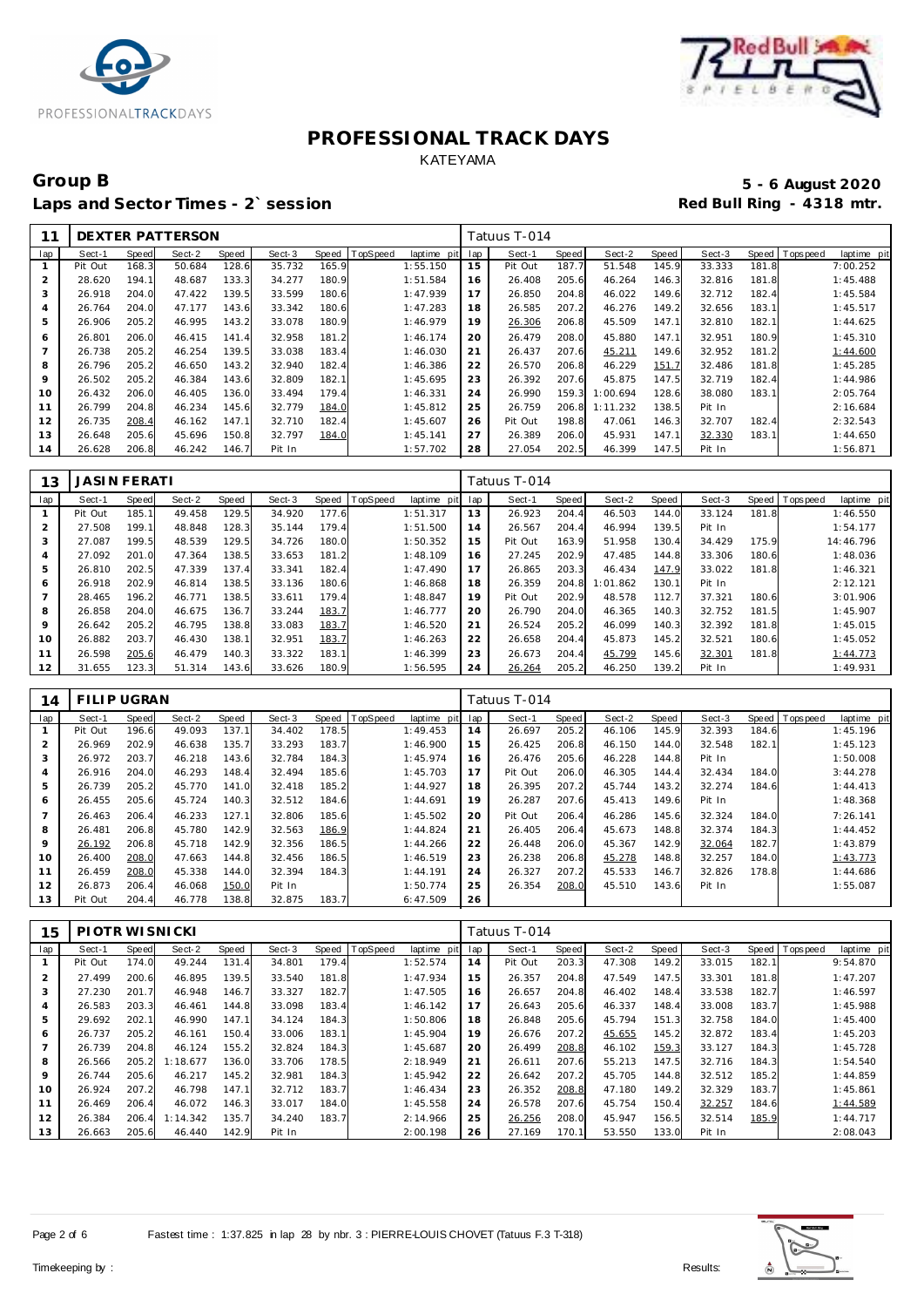



| 16             | SAMIR BEN |       |          |       |        |       |          |             |     | Tatuus T-014 |       |        |       |        |       |            |             |
|----------------|-----------|-------|----------|-------|--------|-------|----------|-------------|-----|--------------|-------|--------|-------|--------|-------|------------|-------------|
| lap            | Sect-1    | Speed | Sect-2   | Speed | Sect-3 | Speed | TopSpeed | laptime pit | lap | Sect-1       | Speed | Sect-2 | Speed | Sect-3 | Speed | T ops peed | laptime pit |
|                | Pit Out   | 160.3 | 54.654   | 112.7 | 36.420 | 180.3 |          | 2:00.860    | 14  | 26.800       | 202.9 | 49.561 | 114.4 | Pit In |       |            | 1:58.442    |
| $\overline{2}$ | 27.396    | 195.5 | 50.635   | 115.9 | 35.901 | 180.9 |          | 1:53.932    | 15  | Pit Out      | 156.8 | 52.208 | 112.3 | 35.818 | 179.4 |            | 11:39.760   |
| 3              | 27.252    | 200.6 | 49.948   | 115.1 | 35.210 | 181.8 |          | 1:52.410    | 16  | 27.224       | 199.1 | 49.967 | 113.7 | 34.846 | 182.4 |            | 1:52.037    |
| 4              | 29.440    | 197.3 | 50.153   | 115.4 | 35.431 | 181.8 |          | 1:55.024    | 17  | 26.770       | 202.1 | 49.551 | 108.7 | 34.513 | 181.8 |            | 1:50.834    |
| 5              | 27.009    | 201.7 | 49.138   | 119.5 | 34.755 | 183.7 |          | 1:50.902    | 18  | 27.899       | 201.0 | 50.280 | 123.9 | 35.243 | 181.8 |            | 1:53.422    |
| 6              | 26.953    | 203.3 | 1:04.888 | 60.9  | 38.002 | 183.1 |          | 2:09.843    | 19  | 26.738       | 205.6 | 48.668 | 124.4 | 33.983 | 182.7 |            | 1:49.389    |
| $\overline{7}$ | 28.187    | 189.0 | 49.536   | 118.2 | 34.604 | 183.1 |          | 1:52.327    | 20  | 27.352       | 205.2 | 50.025 | 116.6 | 34.195 | 183.4 |            | 1:51.572    |
| 8              | 27.105    | 203.3 | 48.522   | 120.5 | 33.988 | 183.1 |          | 1:49.615    | 21  | 26.869       | 204.8 | 47.935 | 128.3 | 33.857 | 183.1 |            | 1:48.661    |
| 9              | 27.031    | 203.3 | 48.407   | 121.1 | 34.204 | 182.4 |          | 1:49.642    | 22  | 28.178       | 202.1 | 48.411 | 125.6 | 33.728 | 181.2 |            | 1:50.317    |
| 10             | 27.708    | 202.  | 48.913   | 122.2 | 34.173 | 183.4 |          | 1:50.794    | 23  | 26.623       | 202.9 | 47.456 | 127.7 | 33.234 | 183.4 |            | 1:47.313    |
| 11             | 26.868    | 202.5 | 48.877   | 120.0 | 34.482 | 180.6 |          | 1:50.227    | 24  | 28.421       | 203.7 | 48.226 | 130.4 | 33.905 | 182.1 |            | 1:50.552    |
| 12             | 27.132    | 197.3 | 50.830   | 112.3 | 34.889 | 182.1 |          | 1:52.851    | 25  | 26.912       | 204.0 | 47.970 | 124.4 | Pit In |       |            | 1:55.561    |
| 13             | 27.761    | 203.3 | 49.158   | 120.3 | 34.511 | 182.7 |          | 1:51.430    | 26  |              |       |        |       |        |       |            |             |

| 19  |         |       | SEBASTI AN OEGAARD |       |        |       |          |             |     | Tatuus T-014 |       |        |       |        |       |                 |             |
|-----|---------|-------|--------------------|-------|--------|-------|----------|-------------|-----|--------------|-------|--------|-------|--------|-------|-----------------|-------------|
| lap | Sect-1  | Speed | Sect-2             | Speed | Sect-3 | Speed | TopSpeed | laptime pit | lap | Sect-1       | Speed | Sect-2 | Speed | Sect-3 |       | Speed Tops peed | laptime pit |
|     | Pit Out | 155.6 | 50.952             | 131.7 | 34.687 | 175.3 |          | 1:53.639    | 14  | 26.703       | 204.0 | 46.908 | 146.3 | 33.207 | 182.1 |                 | 1:46.818    |
| 2   | 27.773  | 199.9 | 47.819             | 142.1 | 35.490 | 177.9 |          | 1:51.082    | 15  | 26.716       | 204.0 | 46.761 | 140.3 | 33.098 | 181.2 |                 | 1:46.575    |
| 3   | 27.535  | 201.4 | 48.696             | 141.0 | 34.035 | 179.1 |          | 1:50.266    | 16  | 26.969       | 203.7 | 47.218 | 144.8 | 33.279 | 180.3 |                 | 1:47.466    |
| 4   | 26.892  | 204.4 | 47.936             | 138.5 | 33.584 | 182.4 |          | 1:48.412    | 17  | 27.127       | 202.9 | 47.038 | 144.0 | Pit In |       |                 | 1:51.970    |
| 5   | 27.010  | 203.7 | 47.508             | 150.0 | 34.043 | 175.3 |          | 1:48.561    | 18  | Pit Out      | 166.5 | 49.858 | 134.3 | 33.611 | 180.9 |                 | 6:39.162    |
| 6   | 27.218  | 202.5 | 47.488             | 136.0 | 33.462 | 182.1 |          | 1:48.168    | 19  | 26.937       | 203.3 | 46.816 | 149.6 | 32.850 | 181.2 |                 | 1:46.603    |
|     | 27.302  | 168.0 | 1:02.787           | 78.8  | 34.819 | 173.4 |          | 2:04.908    | 20  | 26.647       | 203.3 | 46.496 | 147.5 | 33.767 | 182.1 |                 | 1:46.910    |
| 8   | 27.302  | 202.1 | 47.778             | 140.3 | 33.649 | 183.1 |          | 1:48.729    | 21  | 26.766       | 205.2 | 46.974 | 146.3 | 32.818 | 181.8 |                 | 1:46.558    |
| 9   | 27.239  | 202.9 | 47.525             | 147.5 | Pit In |       |          | 1:53.235    | 22  | 26.687       | 173.4 | 46.385 | 150.0 | 32.736 | 180.9 |                 | 1:45.808    |
| 10  | Pit Out | 113.2 | 49.768             | 136.4 | 33.781 | 178.5 |          | 6:38.186    | 23  | 26.506       | 204.4 | 46.155 | 156.5 | 32.836 | 175.6 |                 | 1:45.497    |
| 11  | 27.051  | 202.5 | 46.784             | 144.4 | 35.374 | 171.4 |          | 1:49.209    | 24  | 26.621       | 204.4 | 46.159 | 156.1 | 32.600 | 182.1 |                 | 1:45.380    |
| 12  | 27.443  | 202.9 | 47.246             | 135.7 | 33.408 | 177.9 |          | 1:48.097    | 25  | 26.475       | 204.4 | 46.143 | 154.3 | 32.599 | 182.4 |                 | 1:45.217    |
| 13  | 27.137  | 202.9 | 46.994             | 141.7 | 33.198 | 181.5 |          | 1:47.329    | 26  | 26.590       | 203.7 | 46.437 | 144.0 | Pit In |       |                 | 1:52.509    |

| 22  |         |       | <b>GEORGIOS MARKOGIANNIS</b> |       |        |       |          |             |     | Tatuus T-014 |       |          |       |        |       |                            |
|-----|---------|-------|------------------------------|-------|--------|-------|----------|-------------|-----|--------------|-------|----------|-------|--------|-------|----------------------------|
| lap | Sect-1  | Speed | Sect-2                       | Speed | Sect-3 | Speed | TopSpeed | laptime pit | lap | Sect-1       | Speed | Sect-2   | Speed | Sect-3 | Speed | T ops pee d<br>laptime pit |
|     | Pit Out | 168.5 | 50.641                       | 127.1 | 35.573 | 174.2 |          | 1:54.399    | 14  | 27.223       | 201.0 | 1:00.109 | 70.5  | 37.836 | 183.1 | 2:05.168                   |
|     | 27.591  | 198.8 | 49.636                       | 130.8 | 34.270 | 178.8 |          | 1:51.497    | 15  | 26.515       | 202.1 | 48.155   | 139.9 | 33.257 | 181.8 | 1:47.927                   |
| .5  | 27.121  | 201.4 | 48.186                       | 126.5 | 34.477 | 181.5 |          | 1:49.784    | 16  | 27.668       | 194.8 | 48.256   | 129.5 | Pit In |       | 1:58.407                   |
|     | 26.826  | 201.4 | 48.341                       | 137.1 | 33.590 | 181.8 |          | 1:48.757    | 17  | Pit Out      | 175.4 | 53.589   | 122.4 | 35.304 | 177.6 | 10:27.083                  |
| 5   | 27.050  | 201.4 | 47.932                       | 132.7 | 33.903 | 181.2 |          | 1:48.885    | 18  | 27.352       | 202.5 | 48.393   | 130.8 | 33.508 | 181.8 | 1:49.253                   |
| 6   | 28.356  | 199.1 | 48.814                       | 130.1 | 33.616 | 181.5 |          | 1:50.786    | 19  | 26.602       | 203.7 | 47.086   | 136.0 | 34.333 | 175.0 | 1:48.021                   |
|     | 27.619  | 200.6 | 47.700                       | 134.3 | 33.443 | 181.8 |          | 1:48.762    | 20  | 26.978       | 202.9 | 50.111   | 127.4 | 33.517 | 181.8 | 1:50.606                   |
| 8   | 28.078  | 204.4 | 48.166                       | 131.4 | 33.747 | 181.8 |          | 1:49.991    | 21  | 26.873       | 203.7 | 47.726   | 138.5 | 33.350 | 182.4 | 1:47.949                   |
| 9   | 27.083  | 202.5 | 47.758                       | 134.7 | 33.104 | 183.1 |          | 1:47.945    | 22  | 26.527       | 204.4 | 47.188   | 133.3 | 33.259 | 181.5 | 1:46.974                   |
| 10  | 26.808  | 201.7 | 47.393                       | 138.5 | 33.707 | 175.3 |          | 1:47.908    | 23  | 26.815       | 204.4 | 48.625   | 138.1 | 32.769 | 184.0 | 1:48.209                   |
| 11  | 27.315  | 202.9 | 47.573                       | 130.1 | 34.399 | 180.9 |          | 1:49.287    | 24  | 26.787       | 204.0 | 46.565   | 138.8 | 33.043 | 182.7 | 1:46.395                   |
| 12  | 27.050  | 203.3 | 47.513                       | 142.9 | 33.885 | 182.4 |          | 1:48.448    | 25  | 26.467       | 206.0 | 46.557   | 141.4 | 32.993 | 183.7 | 1:46.017                   |
| 13  | 26.917  | 203.3 | 47.221                       | 142.1 | 32.887 | 182.1 |          | 1:47.025    | 26  | 26.500       | 204.8 | 52.174   | 126.2 | Pit In |       | 2:04.404                   |

| 40  |         |       | KONSTA LAPPALAINEN |       |        |       |          |             |     | Tatuus F.3 T-318 |       |        |       |        |       |                |             |
|-----|---------|-------|--------------------|-------|--------|-------|----------|-------------|-----|------------------|-------|--------|-------|--------|-------|----------------|-------------|
| lap | Sect-1  | Speed | Sect-2             | Speed | Sect-3 | Speed | TopSpeed | laptime pit | lap | Sect-1           | Speed | Sect-2 | Speed | Sect-3 |       | Speed Topspeed | laptime pit |
|     | Pit Out | 193.8 | 46.850             | 140.6 | 32.525 | 196.0 |          | 1:45.360    | 15  | 25.036           | 215.9 | 44.578 | 156.5 | 30.751 | 196.7 |                | 1:40.365    |
| 2   | 26.311  | 215.5 | 45.355             | 141.0 | 31.620 | 198.2 |          | 1:43.286    | 16  | 24.943           | 218.1 | 43.477 | 155.6 | 30.792 | 196.4 |                | 1:39.212    |
| 3   | 25.931  | 217.2 | 44.737             | 144.4 | 31.463 | 196.7 |          | 1:42.131    | 17  | 24.875           | 219.5 | 43.608 | 161.2 | 31.148 | 196.7 |                | 1:39.631    |
| 4   | 25.320  | 217.2 | 44.186             | 150.0 | 31.680 | 196.4 |          | 1:41.186    | 18  | 24.875           | 220.4 | 43.611 | 160.7 | Pit In |       |                | 1:49.660    |
| 5   | 25.050  | 217.7 | 44.116             | 151.7 | 31.295 | 196.0 |          | 1:40.461    | 19  | Pit Out          | 216.4 | 44.885 | 148.4 | 31.070 | 196.4 |                | 7:23.159    |
| 6   | 25.224  | 218.6 | 44.838             | 139.2 | 32.448 | 196.4 |          | 1:42.510    | 20  | 25.112           | 218.6 | 44.233 | 155.6 | 30.445 | 196.0 |                | 1:39.790    |
|     | 25.223  | 218.6 | 43.639             | 153.0 | 31.042 | 196.4 |          | 1:39.904    | 21  | 25.001           | 217.2 | 43.262 | 165.6 | 30.410 | 196.7 |                | 1:38.673    |
| 8   | 25.201  | 217.7 | 43.760             | 154.3 | 30.973 | 197.1 |          | 1:39.934    | 22  | 24.943           | 218.1 | 43.258 | 162.7 | 30.408 | 197.4 |                | 1:38.609    |
| 9   | 25.169  | 218.1 | 43.636             | 153.0 | 30.901 | 197.4 |          | 1:39.706    | 23  | 24.810           | 219.9 | 43.638 | 147.9 | 31.733 | 197.1 |                | 1:40.181    |
| 10  | 25.145  | 218.1 | 43.785             | 155.2 | 30.919 | 197.8 |          | 1:39.849    | 24  | 24.814           | 219.9 | 43.327 | 160.7 | 30.121 | 198.5 |                | 1:38.262    |
| 11  | 24.866  | 219.9 | 44.877             | 140.3 | 32.245 | 193.9 |          | 1:41.988    | 25  | 24.770           | 218.6 | 43.527 | 155.2 | 30.090 | 196.7 |                | 1:38.387    |
| 12  | 25.055  | 220.4 | 43.923             | 153.8 | Pit In |       |          | 1:51.918    | 26  | 24.840           | 218.6 | 43.126 | 163.6 | 30.169 | 198.2 |                | 1:38.135    |
| 13  | Pit Out | 216.4 | 44.784             | 150.8 | 30.793 | 197.1 |          | 4:22.339    | 27  | 27.454           | 196.6 | 51.144 | 125.0 | Pit In |       |                | 2:02.355    |
| 14  | 25.050  | 218.1 | 43.699             | 150.4 | 31.003 | 194.9 |          | 1:39.752    | 28  |                  |       |        |       |        |       |                |             |

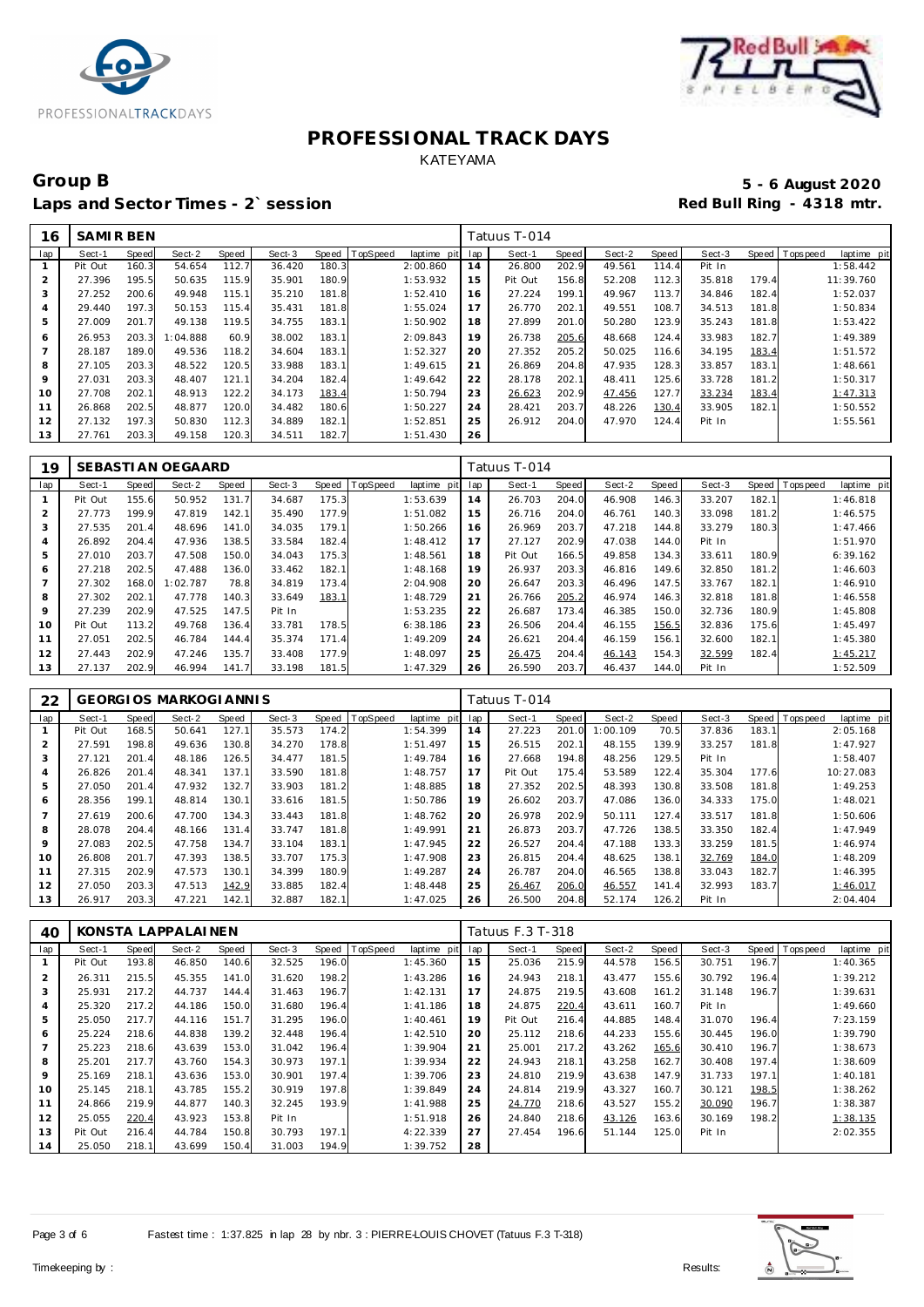



| 46             | <b>GABRIELE MINI</b> |       |        |       |        |       |          |                |     | Tatuus T-014 |       |        |       |        |       |                 |             |
|----------------|----------------------|-------|--------|-------|--------|-------|----------|----------------|-----|--------------|-------|--------|-------|--------|-------|-----------------|-------------|
| lap            | Sect-1               | Speed | Sect-2 | Speed | Sect-3 | Speed | TopSpeed | laptime<br>pit | lap | Sect-1       | Speed | Sect-2 | Speed | Sect-3 |       | Speed Tops peed | laptime pit |
|                | Pit Out              | 190.0 | 48.655 | 132.0 | Pit In |       |          | 2:00.808       | 13  | Pit Out      | 201.7 | 46.364 | 140.3 | 33.341 | 176.5 |                 | 15:02.024   |
| $\overline{2}$ | Pit Out              | 202.1 | 46.831 | 134.3 | 32.771 | 183.7 |          | 2:47.394       | 14  | 26.498       | 205.6 | 45.464 | 140.6 | 32.393 | 183.4 |                 | 1:44.355    |
| 3              | 26.684               | 204.0 | 46.325 | 141.4 | 33.141 | 176.5 |          | 1:46.150       | 15  | 26.121       | 206.4 | 45.555 | 143.2 | 32.211 | 184.6 |                 | 1:43.887    |
| $\overline{4}$ | 26.646               | 205.6 | 45.791 | 142.5 | 32.368 | 184.0 |          | 1:44.805       | 16  | 26.150       | 206.8 | 45.400 | 142.5 | 32.188 | 185.6 |                 | 1:43.738    |
| 5              | 26.578               | 206.0 | 46.498 | 145.2 | 32.209 | 185.6 |          | 1:45.285       | 17  | 26.200       | 208.4 | 45.441 | 140.3 | 32.285 | 184.9 |                 | 1:43.926    |
| 6              | 26.379               | 206.0 | 45.714 | 145.2 | 32.262 | 183.4 |          | 1:44.355       | 18  | 26.640       | 207.6 | 45.743 | 141.0 | 32.929 | 182.4 |                 | 1:45.312    |
|                | 27.004               | 205.6 | 49.311 | 128.0 | 36.808 | 184.6 |          | 1:53.123       | 19  | 26.047       | 207.6 | 45.421 | 145.2 | 32.025 | 185.6 |                 | 1:43.493    |
| 8              | 26.191               | 205.6 | 45.960 | 147.5 | 32.040 | 185.6 |          | 1:44.191       | 20  | 26.021       | 208.8 | 45.399 | 145.6 | 31.954 | 185.6 |                 | 1:43.374    |
| 9              | 26.222               | 205.6 | 45.286 | 149.2 | 31.931 | 184.6 |          | 1:43.439       | 21  | 26.018       | 207.6 | 45.274 | 145.6 | 32.044 | 184.3 |                 | 1:43.336    |
| 10             | 26.139               | 206.0 | 45.695 | 149.2 | 32.177 | 185.2 |          | 1:44.011       | 22  | 25.992       | 208.0 | 45.236 | 143.2 | 32.401 | 182.1 |                 | 1:43.629    |
| 11             | 26.175               | 206.0 | 45.149 | 144.8 | 32.764 | 172.0 |          | 1:44.088       | 23  | 25.922       | 210.0 | 45.526 | 142.1 | 34.017 | 185.2 |                 | 1:45.465    |
| 12             | 26.842               | 206.4 | 47.429 | 137.4 | Pit In |       |          | 1:53.909       | 24  | 25.911       | 208.8 | 45.367 | 145.9 | Pit In |       |                 | 1:55.630    |

| 48             |         |       | JESSE SALMENAUTIO |       |        |            |          |                |     | Tatuus T-014 |              |        |       |        |       |          |             |
|----------------|---------|-------|-------------------|-------|--------|------------|----------|----------------|-----|--------------|--------------|--------|-------|--------|-------|----------|-------------|
| lap            | Sect-1  | Speed | Sect-2            | Speed | Sect-3 | Speed      | TopSpeed | laptime<br>pit | lap | Sect-1       | <b>Speed</b> | Sect-2 | Speed | Sect-3 | Speed | Topspeed | laptime pit |
|                | Pit Out | 178.9 | 49.526            | 128.3 | 34.086 | 179.4      |          | 1:52.385       | 15  | 26.742       | 202.9        | 46.082 | 142.1 | 32.952 | 182.4 |          | 1:45.776    |
| 2              | 27.292  | 201.0 | 48.003            | 134.7 | 34.100 | 175.6      |          | 1:49.395       | 16  | 26.629       | 203.3        | 46.629 | 150.0 | 32.555 | 182.1 |          | 1:45.813    |
| 3              | 27.138  | 201.7 | 48.366            | 127.4 | 33.779 | 180.9      |          | 1:49.283       | 17  | 26.581       | 202.1        | 46.544 | 144.8 | 32.597 | 180.3 |          | 1:45.722    |
| 4              | 27.059  | 202.5 | 47.652            | 136.0 | 33.294 | 181.<br>8  |          | 1:48.005       | 18  | 26.702       | 202.5        | 46.343 | 143.6 | Pit In |       |          | 1:50.285    |
| 5              | 40.487  | 199.9 | 50.225            | 136.4 | 33.079 | 181<br>. 8 |          | 2:03.791       | 19  | Pit Out      | 201.0        | 46.831 | 144.4 | 32.746 | 180.9 |          | 5:31.136    |
| 6              | 26.789  | 202.9 | 47.256            | 133.7 | 33.241 | 180.9      |          | 1:47.286       | 20  | 26.533       | 203.7        | 46.662 | 147.1 | 32.167 | 181.2 |          | 1:45.362    |
| $\overline{7}$ | 26.990  | 190.0 | 47.980            | 137.4 | Pit In |            |          | 1:55.969       | 21  | 26.443       | 203.7        | 46.258 | 149.2 | 32.509 | 177.9 |          | 1:45.210    |
| 8              | Pit Out | 201.4 | 47.749            | 138.1 | 33.079 | 180.6      |          | 7:13.312       | 22  | 26.531       | 202.5        | 46.516 | 150.4 | 32.138 | 180.3 |          | 1:45.185    |
| 9              | 26.853  | 202.1 | 46.737            | 139.2 | 33.038 | 179.7      |          | 1:46.628       | 23  | 26.560       | 202.5        | 46.255 | 145.2 | 32.315 | 176.8 |          | 1:45.130    |
| 10             | 26.846  | 201.4 | 46.767            | 142.5 | 33.150 | 175.0      |          | 1:46.763       | 24  | 26.705       | 202.5        | 46.066 | 151.3 | 32.375 | 177.6 |          | 1:45.146    |
| 11             | 26.788  | 202.1 | 46.441            | 141.7 | 32.788 | 180.3      |          | 1:46.017       | 25  | 26.611       | 202.9        | 45.890 | 151.7 | 32.526 | 178.2 |          | 1:45.027    |
| 12             | 26.847  | 199.9 | 46.733            | 144.4 | 32.673 | 180.9      |          | 1:46.253       | 26  | 26.586       | 202.9        | 46.156 | 148.4 | 32.327 | 181.5 |          | 1:45.069    |
| 13             | 26.763  | 202.1 | 46.770            | 146.3 | 32.665 | 182.4      |          | 1:46.198       | 27  | 26.506       | 202.9        | 45.814 | 153.4 | Pit In |       |          | 1:50.566    |
| 14             | 26.672  | 201.7 | 46.489            | 139.9 | 32.572 | 182.4      |          | 1:45.733       | 28  |              |              |        |       |        |       |          |             |

| 66      |          |              | ZDENEK CHOVANEC |       |        |       |          |             |     | Tatuus T-014 |       |        |       |        |       |           |             |
|---------|----------|--------------|-----------------|-------|--------|-------|----------|-------------|-----|--------------|-------|--------|-------|--------|-------|-----------|-------------|
| lap     | Sect-1   | <b>Speed</b> | Sect-2          | Speed | Sect-3 | Speed | TopSpeed | laptime pit | lap | Sect-1       | Speed | Sect-2 | Speed | Sect-3 | Speed | Tops peed | laptime pit |
|         | Pit Out  | 149.1        | 53.034          | 124.1 | 34.719 | 172.8 |          | 1:58.612    | 14  | Pit Out      | 193.1 | 47.522 | 139.5 | 33.042 | 179.7 |           | 6:19.455    |
|         | 27.844   | 200.6        | 48.579          | 130.8 | 41.617 | 178.8 |          | 1:58.040    | 15  | 27.446       | 201.7 | 46.663 | 139.2 | 33.073 | 177.9 |           | 1:47.182    |
| 3       | 27.020   | 201.0        | 47.918          | 128.0 | 33.990 | 177.9 |          | 1:48.928    | 16  | 26.857       | 204.0 | 50.862 | 138.8 | 33.213 | 180.3 |           | 1:50.932    |
| 4       | 27.365   | 202.9        | 47.875          | 140.6 | 33.075 | 182.1 |          | 1:48.315    | 17  | 26.408       | 204.4 | 46.690 | 142.5 | 32.719 | 180.6 |           | 1:45.817    |
| 5       | 27.092   | 197.7        | 47.415          | 139.5 | 33.138 | 181.8 |          | 1:47.645    | 18  | 26.400       | 204.4 | 47.188 | 143.2 | 33.028 | 179.1 |           | 1:46.616    |
| 6       | 26.934   | 199.1        | 47.262          | 144.4 | 33.044 | 183.4 |          | 1:47.240    | 19  | 26.126       | 204.4 | 46.086 | 147.9 | 32.627 | 179.7 |           | 1:44.839    |
|         | 1:29.340 | 136.1        | 47.085          | 140.3 | 33.618 | 176.2 |          | 2:50.043    | 20  | 27.177       | 201.7 | 46.054 | 136.0 | Pit In |       |           | 1:52.691    |
| 8       | 1:21.290 | 139.7        | 47.413          | 147.1 | 33.081 | 178.5 |          | 2:41.784    | 21  | Pit Out      | 201.4 | 47.146 | 145.2 | 32.716 | 181.5 |           | 4:57.303    |
| $\circ$ | 27.214   | 203.3        | 46.521          | 137.8 | 32.961 | 180.3 |          | 1:46.696    | 22  | 26.127       | 202.9 | 46.956 | 147.1 | 33.489 | 180.6 |           | 1:46.572    |
| 10      | 26.770   | 203.3        | 46.074          | 146.3 | 33.224 | 176.5 |          | 1:46.068    | 23  | 26.729       | 205.2 | 46.160 | 147.9 | 33.110 | 181.8 |           | 1:45.999    |
| 11      | 26.671   | 202.5        | 46.338          | 134.3 | 32.674 | 180.0 |          | 1:45.683    | 24  | 26.303       | 204.4 | 45.896 | 147.9 | 32.565 | 179.4 |           | 1:44.764    |
| 12      | 26.341   | 203.7        | 45.918          | 144.4 | 33.068 | 180.0 |          | 1:45.327    | 25  | 29.159       | 176.9 | 46.579 | 146.3 | 32.336 | 182.7 |           | 1:48.074    |
| 13      | 1:21.067 | 140.7        | 47.526          | 138.5 | Pit In |       |          | 2:50.816    | 26  | 1:24.315     | 142.1 | 47.310 | 144.0 | Pit In |       |           | 2:55.849    |

| 68             | KACPER SZTUKA |       |        |       |        |       |                 |             |     | Tatuus T-014 |       |        |       |        |       |             |             |
|----------------|---------------|-------|--------|-------|--------|-------|-----------------|-------------|-----|--------------|-------|--------|-------|--------|-------|-------------|-------------|
| lap            | Sect-1        | Speed | Sect-2 | Speed | Sect-3 | Speed | <b>TopSpeed</b> | laptime pit | lap | Sect-1       | Speed | Sect-2 | Speed | Sect-3 | Speed | T ops pee d | laptime pit |
|                | Pit Out       | 193.1 | 50.265 | 130.8 | 34.674 | 175.6 |                 | 1:50.833    | 15  | 26.877       | 204.4 | 47.245 | 128.9 | 33.546 | 178.8 |             | 1:47.668    |
| 2              | 27.544        | 199.9 | 49.162 | 126.8 | 33.824 | 180.9 |                 | 1:50.530    | 16  | 26.778       | 205.6 | 47.108 | 133.3 | 33.254 | 183.4 |             | 1:47.140    |
| 3              | 27.689        | 192.0 | 48.015 | 128.0 | 34.135 | 183.4 |                 | 1:49.839    | 17  | 26.576       | 208.0 | 47.014 | 134.3 | 33.071 | 183.7 |             | 1:46.661    |
| $\overline{4}$ | 27.032        | 204.4 | 48.084 | 129.8 | 33.586 | 182.4 |                 | 1:48.702    | 18  | 26.751       | 206.8 | 47.009 | 132.4 | 34.733 | 183.4 |             | 1:48.493    |
| 5              | 26.824        | 204.0 | 47.999 | 132.4 | 34.881 | 182.7 |                 | 1:49.704    | 19  | 26.654       | 207.6 | 46.562 | 133.7 | 32.899 | 183.7 |             | 1:46.115    |
| 6              | 26.912        | 203.7 | 47.841 | 129.5 | 33.533 | 182.7 |                 | 1:48.286    | 20  | 26.799       | 206.8 | 46.628 | 133.3 | 33.345 | 183.4 |             | 1:46.772    |
|                | 26.847        | 204.4 | 47.324 | 126.2 | 33.377 | 182.7 |                 | 1:47.548    | 21  | 27.333       | 194.1 | 46.939 | 136.7 | 32.895 | 183.7 |             | 1:47.167    |
| 8              | 26.974        | 204.0 | 47.531 | 128.0 | 33.376 | 183.1 |                 | 1:47.881    | 22  | 26.525       | 209.2 | 46.566 | 138.5 | 33.659 | 179.1 |             | 1:46.750    |
| 9              | 26.877        | 204.4 | 47.714 | 128.6 | 33.221 | 183.7 |                 | 1:47.812    | 23  | 26.911       | 204.4 | 47.135 | 131.4 | Pit In |       |             | 1:55.125    |
| 10             | 26.752        | 205.2 | 47.121 | 135.3 | 33.868 | 182.4 |                 | 1:47.741    | 24  | Pit Out      | 203.3 | 47.184 | 132.7 | 33.141 | 183.4 |             | 2:46.343    |
| 11             | 26.960        | 206.8 | 47.653 | 131.1 | 34.141 | 182.7 |                 | 1:48.754    | 25  | 26.766       | 205.6 | 46.606 | 137.8 | 32.740 | 182.4 |             | 1:46.112    |
| 12             | 27.542        | 204.8 | 47.879 | 128.0 | Pit In |       |                 | 1:56.519    | 26  | 26.449       | 206.0 | 46.183 | 135.7 | 32.692 | 184.0 |             | 1:45.324    |
| 13             | Pit Out       | 195.5 | 48.500 | 129.8 | 33.599 | 181.5 |                 | 10:18.661   | 27  | 26.338       | 205.6 | 47.744 | 131.7 | Pit In |       |             | 1:52.932    |
| 14             | 26.897        | 204.8 | 47.537 | 128.0 | 33.376 | 182.7 |                 | 1:47.810    | 28  |              |       |        |       |        |       |             |             |

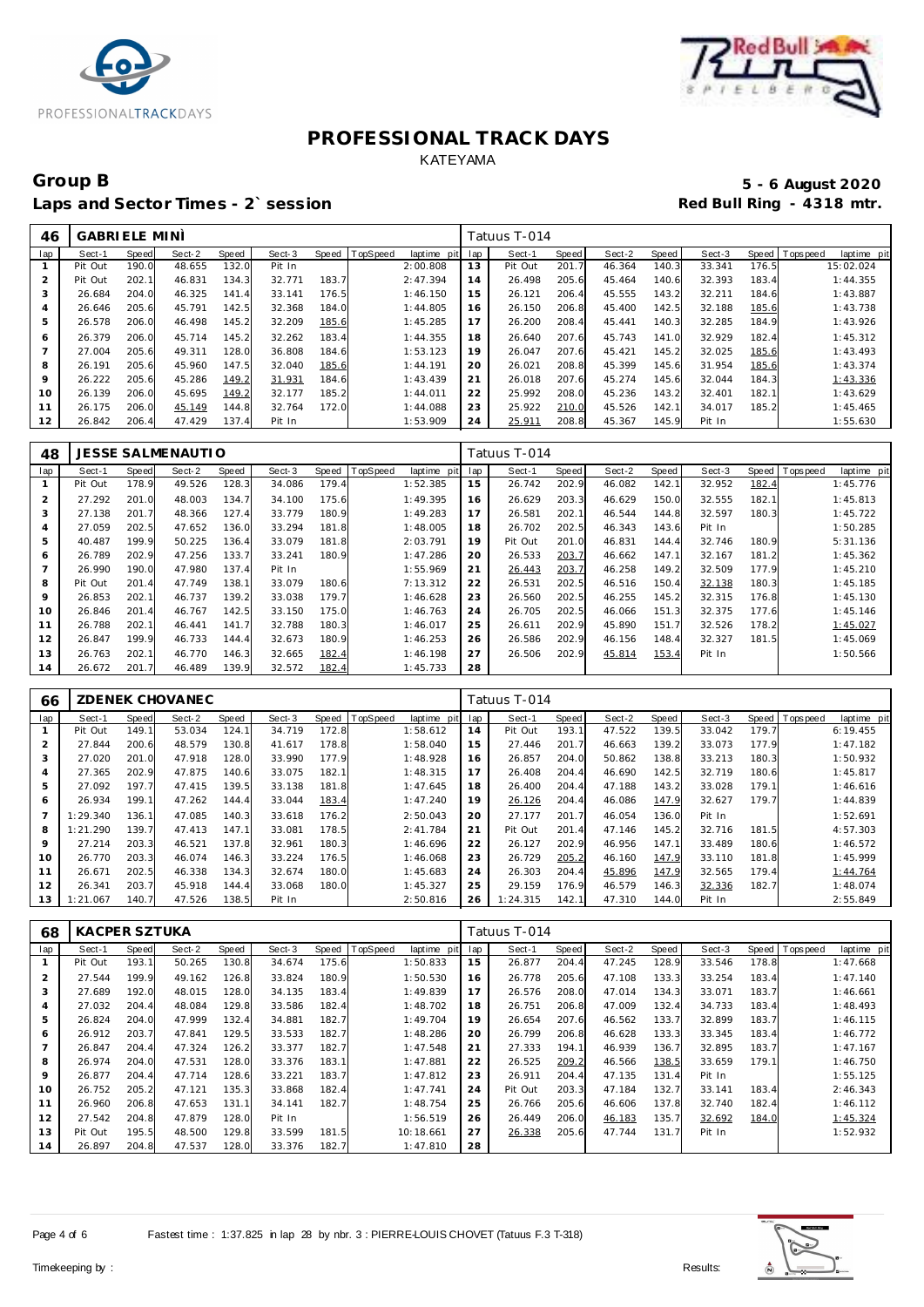



| 72      |         |       | _EONARDO FORNAROLI |       |        |       |                 |             |     | Tatuus T-014 |       |        |       |        |       |                 |             |
|---------|---------|-------|--------------------|-------|--------|-------|-----------------|-------------|-----|--------------|-------|--------|-------|--------|-------|-----------------|-------------|
| lap     | Sect-1  | Speed | Sect-2             | Speed | Sect-3 | Speed | <b>TopSpeed</b> | laptime pit | lap | Sect-1       | Speed | Sect-2 | Speed | Sect-3 |       | Speed Tops peed | laptime pit |
|         | Pit Out | 169.9 | 49.216             | 138.1 | 34.574 | 178.2 |                 | 1:54.143    | 14  | 27.133       | 199.9 | 47.189 | 143.6 | 33.426 | 182.1 |                 | 1:47.748    |
|         | 27.422  | 197.3 | 48.141             | 142.5 | 33.489 | 177.6 |                 | 1:49.052    | 15  | 26.881       | 203.3 | 47.044 | 139.2 | 33.768 | 175.6 |                 | 1:47.693    |
| 3       | 27.756  | 200.2 | 47.553             | 143.2 | Pit In |       |                 | 1:56.606    | 16  | 26.943       | 201.4 | 46.616 | 141.4 | 33.362 | 183.4 |                 | 1:46.921    |
| 4       | Pit Out | 199.5 | 47.750             | 141.0 | 33.471 | 180.0 |                 | 2:39.993    | 17  | 27.049       | 206.0 | 46.610 | 143.2 | 32.986 | 183.7 |                 | 1:46.645    |
| 5       | 27.150  | 202.5 | 47.430             | 144.4 | 33.682 | 180.3 |                 | 1:48.262    | 18  | 26.939       | 204.4 | 50.270 | 145.6 | 33.234 | 182.7 |                 | 1:50.443    |
| 6       | 26.770  | 202.1 | 46.990             | 147.1 | 33.342 | 178.8 |                 | 1:47.102    | 19  | 26.692       | 205.2 | 46.396 | 150.8 | 32.734 | 183.4 |                 | 1:45.822    |
|         | 26.872  | 203.3 | 46.330             | 147.1 | 33.999 | 171.2 |                 | 1:47.201    | 20  | 26.522       | 206.0 | 47.097 | 142.1 | Pit In |       |                 | 1:53.418    |
| 8       | 26.812  | 201.0 | 46.667             | 141.7 | 33.084 | 180.0 |                 | 1:46.563    | 21  | Pit Out      | 190.7 | 47.217 | 141.4 | 33.421 | 175.6 |                 | 6:12.165    |
| $\circ$ | 26.575  | 204.4 | 46.638             | 145.2 | 33.134 | 181.8 |                 | 1:46.347    | 22  | 26.951       | 203.7 | 46.042 | 142.5 | 32.692 | 183.1 |                 | 1:45.685    |
| 10      | 27.075  | 199.5 | 46.898             | 148.8 | Pit In |       |                 | 1:53.919    | 23  | 26.738       | 204.4 | 46.275 | 144.0 | 32.864 | 181.5 |                 | 1:45.877    |
| 11      | Pit Out | 154.1 | 55.783             | 139.2 | 35.319 | 174.5 |                 | 8:44.419    | 24  | 26.721       | 204.8 | 45.768 | 144.8 | 32.753 | 180.0 |                 | 1:45.242    |
| 12      | 27.537  | 194.8 |                    |       |        | 180.0 |                 | 2:10.810    | 25  | 26.382       | 205.6 | 47.274 | 145.9 | Pit In |       |                 | 1:53.096    |
| 13      | 27.021  | 200.2 | 48.026             | 136.7 | 33.602 | 182.1 |                 | 1:48.649    | 26  |              |       |        |       |        |       |                 |             |

| 77  | ANDREA ROSSO |       |        |       |        |       |                |             |     | Tatuus T-014 |       |        |       |        |       |                   |             |
|-----|--------------|-------|--------|-------|--------|-------|----------------|-------------|-----|--------------|-------|--------|-------|--------|-------|-------------------|-------------|
| lap | Sect-1       | Speed | Sect-2 | Speed | Sect-3 |       | Speed TopSpeed | laptime pit | lap | Sect-1       | Speed | Sect-2 | Speed | Sect-3 |       | Speed   Tops peed | laptime pit |
|     | Pit Out      | 172.3 | 50.132 | 133.3 | Pit In |       |                | 2:05.022    | 15  | 25.835       | 208.0 | 45.807 | 149.2 | 32.071 | 184.6 |                   | 1:43.713    |
| 2   | Pit Out      | 200.6 | 47.875 | 136.7 | Pit In |       |                | 2:56.117    | 16  | 25.787       | 208.4 | 45.365 | 152.1 | 32.148 | 183.1 |                   | 1:43.300    |
| 3   | Pit Out      | 202.9 | 47.089 | 147.5 | 32.680 | 184.9 |                | 2:29.551    | 17  | 26.177       | 208.0 | 45.177 | 151.7 | 31.842 | 184.9 |                   | 1:43.196    |
| 4   | 26.203       | 205.6 | 46.259 | 154.7 | 32.651 | 181.2 |                | 1:45.113    | 18  | 27.807       | 207.6 | 45.902 | 138.1 | Pit In |       |                   | 1:56.328    |
| 5   | 26.727       | 205.6 | 46.863 | 146.3 | 32.355 | 184.6 |                | 1:45.945    | 19  | Pit Out      | 133.1 | 51.384 | 140.3 | 33.466 | 181.8 |                   | 7:29.018    |
| 6   | 26.601       | 206.4 | 46.320 | 150.0 | 32.245 | 185.2 |                | 1:45.166    | 20  | 26.547       | 205.6 | 46.424 | 144.8 | 32.397 | 183.1 |                   | 1:45.368    |
|     | 26.594       | 206.0 | 46.555 | 145.6 | 32.089 | 185.6 |                | 1:45.238    | 21  | 25.927       | 207.6 | 45.493 | 151.3 | 31.974 | 183.7 |                   | 1:43.394    |
| 8   | 25.922       | 206.8 | 46.018 | 150.0 | 32.198 | 183.7 |                | 1:44.138    | 22  | 25.769       | 206.4 | 45.320 | 152.5 | 31.882 | 183.7 |                   | 1:42.971    |
| 9   | 26.382       | 207.2 | 46.618 | 142.5 | 32.320 | 185.6 |                | 1:45.320    | 23  | 26.356       | 206.0 | 45.344 | 154.7 | 32.098 | 184.0 |                   | 1:43.798    |
| 10  | 26.332       | 206.4 | 46.465 | 146.7 | 32.392 | 182.7 |                | 1:45.189    | 24  | 26.167       | 206.4 | 45.378 | 156.5 | 31.873 | 184.0 |                   | 1:43.418    |
| 11  | 25.896       | 208.4 | 45.835 | 142.1 | 32.426 | 184.6 |                | 1:44.157    | 25  | 25.730       | 206.8 | 45.194 | 152.5 | 31.722 | 182.7 |                   | 1:42.646    |
| 12  | 25.909       | 207.6 | 45.771 | 151.7 | 32.127 | 184.9 |                | 1:43.807    | 26  | 25.792       | 206.8 | 45.533 | 155.2 | 32.013 | 178.5 |                   | 1:43.338    |
| 13  | 26.493       | 207.2 | 45.764 | 141.4 | 32.425 | 181.2 |                | 1:44.682    | 27  | 25.797       | 207.6 | 44.919 | 159.8 | 31.599 | 184.6 |                   | 1:42.315    |
| 14  | 26.446       | 207.6 | 45.518 | 149.2 | 32.068 | 184.6 |                | 1:44.032    | 28  | 27.487       | 181.0 | 46.608 | 143.2 | Pit In |       |                   | 1:54.208    |

| 78      |         |       | MATEUSZ KAPRZYK |       |        |       |          |             |     | Tatuus T-014 |       |        |       |        |       |                |             |
|---------|---------|-------|-----------------|-------|--------|-------|----------|-------------|-----|--------------|-------|--------|-------|--------|-------|----------------|-------------|
| lap     | Sect-1  | Speed | Sect-2          | Speed | Sect-3 | Speed | TopSpeed | laptime pit | lap | Sect-1       | Speed | Sect-2 | Speed | Sect-3 |       | Speed Topspeed | laptime pit |
|         | Pit Out | 183.8 | 50.257          | 125.6 | 34.413 | 177.3 |          | 1:52.787    | 13  | 26.886       | 205.6 | 46.557 | 138.5 | 32.681 | 183.1 |                | 1:46.124    |
|         | 26.741  | 203.3 | 47.660          | 122.2 | Pit In |       |          | 1:54.104    | 14  | 26.631       | 205.6 | 46.417 | 140.6 | 32.569 | 182.7 |                | 1:45.617    |
| 3       | Pit Out | 201.7 | 47.619          | 127.7 | Pit In |       |          | 2:20.538    | 15  | 26.512       | 205.2 | 46.154 | 144.0 | Pit In |       |                | 1:51.826    |
| 4       | Pit Out | 202.1 | 47.310          | 132.0 | 33.164 | 183.1 |          | 2:39.114    | 16  | Pit Out      | 203.3 | 47.047 | 137.1 | 32.993 | 183.1 |                | 7:15.761    |
| 5       | 26.959  | 203.3 | 47.781          | 130.4 | 33.350 | 183.7 |          | 1:48.090    | 17  | 26.720       | 204.8 | 46.605 | 137.8 | 32.762 | 181.5 |                | 1:46.087    |
| 6       | 27.172  | 204.0 | 47.198          | 125.3 | 33.529 | 183.1 |          | 1:47.899    | 18  | 26.670       | 205.2 | 46.532 | 140.6 | 32.821 | 180.3 |                | 1:46.023    |
|         | 26.748  | 204.8 | 47.689          | 123.9 | 33.330 | 183.7 |          | 1:47.767    | 19  | 26.712       | 205.6 | 46.427 | 137.8 | 33.038 | 183.4 |                | 1:46.177    |
| 8       | 26.943  | 205.6 | 46.933          | 128.9 | 32.968 | 183.7 |          | 1:46.844    | 20  | 26.624       | 207.6 | 45.804 | 134.0 | 32.363 | 184.6 |                | 1:44.791    |
| $\circ$ | 26.742  | 205.2 | 46.812          | 133.3 | 33.209 | 175.0 |          | 1:46.763    | 21  | 25.789       | 207.6 | 45.764 | 141.4 | 32.146 | 184.6 |                | 1:43.699    |
| 10      | 26.577  | 206.4 | 47.610          | 131.7 | 33.180 | 184.9 |          | 1:47.367    | 22  | 26.351       | 206.8 | 46.217 | 142.9 | 32.650 | 182.7 |                | 1:45.218    |
| 11      | 26.279  | 205.6 | 46.563          | 132.7 | 33.744 | 182.4 |          | 1:46.586    | 23  | 26.503       | 207.2 | 46.016 | 145.6 | Pit In |       |                | 1:52.002    |
| 12      | 26.926  | 185.7 | 48.120          | 130.4 | 32.734 | 184.6 |          | 1:47.780    | 24  |              |       |        |       |        |       |                |             |

| 84  |         |       | <b>FRANCESCO SIMONAZZI</b> |       |        |       |          |                |     | Tatuus T-014 |       |        |       |        |       |            |             |
|-----|---------|-------|----------------------------|-------|--------|-------|----------|----------------|-----|--------------|-------|--------|-------|--------|-------|------------|-------------|
| lap | Sect-1  | Speed | Sect-2                     | Speed | Sect-3 | Speed | TopSpeed | laptime<br>pit | lap | Sect-1       | Speed | Sect-2 | Speed | Sect-3 | Speed | T ops peed | laptime pit |
|     | Pit Out | 166.5 | 49.761                     | 127.1 | Pit In |       |          | 2:00.413       | 14  | 26.722       | 203.3 | 46.285 | 138.1 | 32.509 | 180.6 |            | 1:45.516    |
| 2   | Pit Out | 198.0 | 47.922                     | 131.1 | 33.899 | 178.5 |          | 2:11.926       | 15  | 26.405       | 203.7 | 45.681 | 139.9 | 32.579 | 181.8 |            | 1:44.665    |
| 3   | 28.304  | 199.9 | 47.056                     | 139.5 | 33.539 | 178.2 |          | 1:48.899       | 16  | 26.508       | 203.7 | 45.603 | 141.7 | 32.991 | 178.5 |            | 1:45.102    |
|     | 27.136  | 200.6 | 46.966                     | 128.9 | 33.572 | 180.3 |          | 1:47.674       | 17  | 26.641       | 203.7 | 45.555 | 137.8 | 32.515 | 180.3 |            | 1:44.711    |
| 5   | 27.604  | 200.2 | 45.822                     | 139.2 | 32.959 | 180.9 |          | 1:46.385       | 18  | 26.377       | 204.8 | 45.681 | 137.1 | Pit In |       |            | 1:56.254    |
| 6   | 26.803  | 202.1 | 46.404                     | 142.9 | 33.072 | 180.6 |          | 1:46.279       | 19  | Pit Out      | 201.4 | 46.515 | 139.9 | 33.805 | 180.6 |            | 8:16.059    |
|     | 26.859  | 202.5 | 46.355                     | 144.0 | 33.162 | 181.5 |          | 1:46.376       | 20  | 26.607       | 201.7 | 46.166 | 142.9 | 33.210 | 177.9 |            | 1:45.983    |
| 8   | 26.808  | 202.9 | 45.961                     | 140.6 | Pit In |       |          | 1:51.843       | 21  | 26.488       | 204.4 | 46.217 | 142.9 | Pit In |       |            | 1:52.310    |
| 9   | Pit Out | 202.5 | 46.043                     | 144.0 | 32.901 | 181.2 |          | 3:54.641       | 22  | Pit Out      | 204.4 | 46.049 | 144.4 | 32.562 | 181.2 |            | 3:27.536    |
| 10  | 26.802  | 203.3 | 45.841                     | 141.7 | 32.587 | 180.9 |          | 1:45.230       | 23  | 26.339       | 204.0 | 45.769 | 144.0 | 32.600 | 180.3 |            | 1:44.708    |
| 11  | 26.458  | 203.7 | 45.706                     | 144.0 | 32.683 | 181.2 |          | 1:44.847       | 24  | 26.320       | 204.0 | 45.692 | 145.6 | 32.495 | 174.8 |            | 1:44.507    |
| 12  | 26.376  | 203.7 | 45.893                     | 138.5 | 32.823 | 180.3 |          | 1:45.092       | 25  | 26.341       | 204.0 | 45.520 | 142.5 | 32.824 | 170.3 |            | 1:44.685    |
| 13  | 26.815  | 202.1 | 46.810                     | 138.5 | 33.066 | 180.0 |          | 1:46.691       | 26  | 29.567       | 146.5 | 47.115 | 142.1 | Pit In |       |            | 1:57.791    |